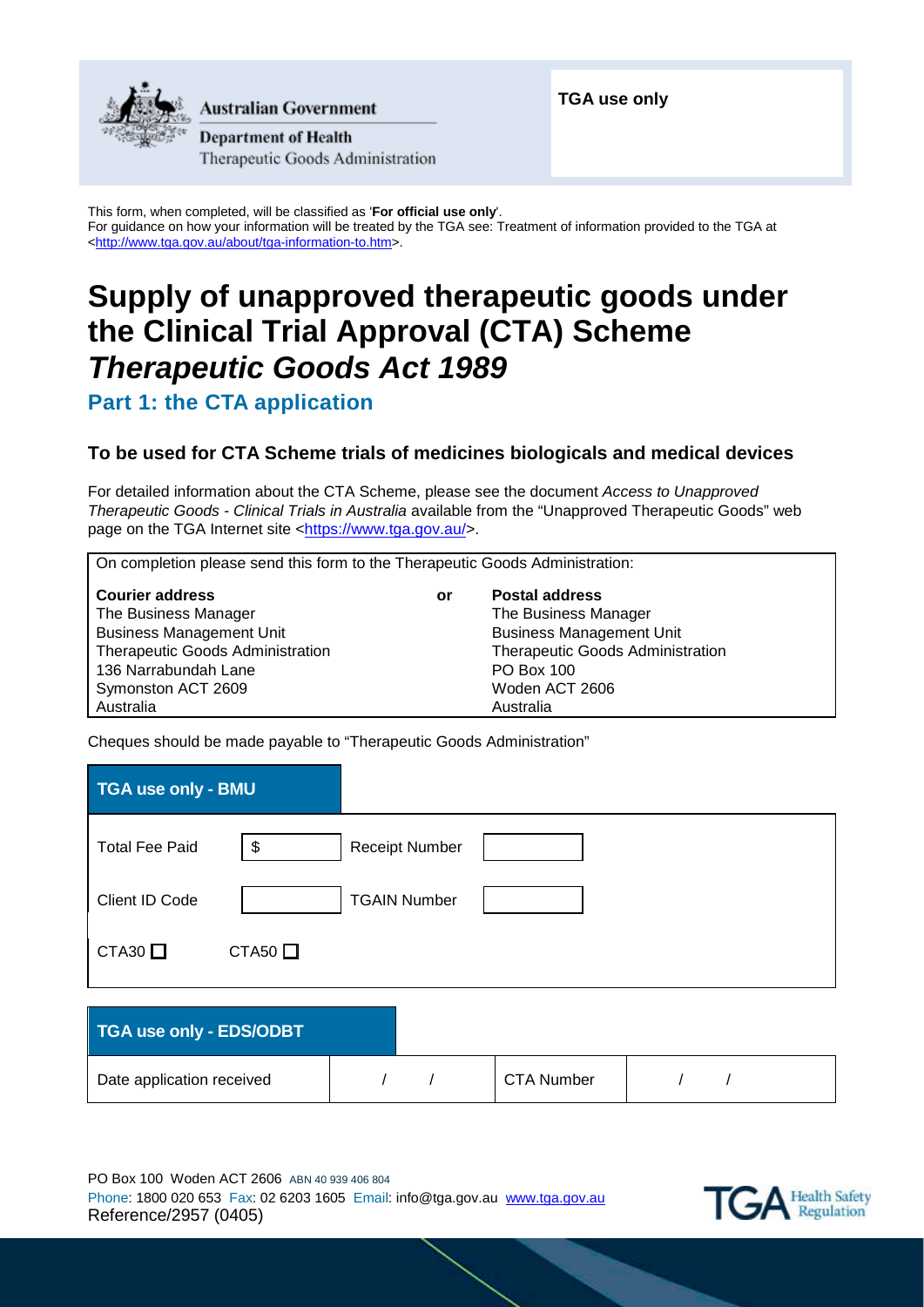### **Please read the following notes before completing this form**

- Application under the Clinical Trial Approval (CTA) scheme (or notification under the CTN scheme) is required for clinical investigational use of:
	- any medicine, biological or device not entered in the Australian Register of Therapeutic Goods, including any new formulation of an existing product or any new route of administration; or
	- a marketed medicine, biological or device beyond the conditions of its marketing approval, including new indications extending the use of the product to a new patient group and the extension of doses or duration of treatments outside the approved range.
- A sponsor cannot commence a CTA trial until:
	- written approval has been received from the TGA regarding the application; and
	- approval for the conduct of the trial has been obtained from an ethics committee and the institution at which the trial will be conducted.

There are two forms, each reflecting these separate processes (Parts), that must be submitted by the sponsor. Part 1 (this form) constitutes the formal CTA application. It must be completed by the sponsor and submitted to TGA with data for evaluation. Part 2 is used to notify the commencement of each new trial conducted under the CTA scheme as well as new sites in ongoing CTA trials. The notification, containing certifications of the sponsor, principal investigator, HREC and Approving Authority, is required to inform the TGA of the conduct of each specific trial and to demonstrate that all of the parties involved in the conduct of individual trials have complied with legislative and regulatory requirements and agree to release information to the TGA about the conduct of the trial in the event of an inquiry or audit of the trial by the TGA. There is no fee for notification of trials under the CTA scheme. Part 2 must be completed and submitted to TGA within 28 days of either the commencement of each new trial or the addition of a new site in an ongoing CTA trial.

- Sponsors of clinical trials are advised to read following guiding documents:
	- Access to Unapproved Therapeutic Goods Clinical Trials in Australia, TGA, 2004;
	- The National Statement on Ethical Conduct in Research Involving Humans, NHMRC, 2007; and
	- Guidelines for the Ethical Review of Research Proposals for Human Somatic Cell Gene Therapy and Related Therapies, NHMRC, 1999.
- Under the *Therapeutic Goods Act 1989*, the Therapeutic Goods Administration (TGA) has the authority to inquire into and/or audit clinical trials, where necessary, on safety grounds and to investigate non-compliance with either Good Clinical Practice guidelines or legislative requirements. In addition, information concerning the supply and use of unregistered therapeutic goods may be released to State and Territory regulatory authorities under section 61 of the *Therapeutic Goods Act 1989*.
- The **"sponsor of the trial"** is the company, organisation, institution, body or individual (enterprise) that initiates, organises and supports a clinical study of an investigational product on human subjects. As a result, the sponsor of the trial takes responsibility for the overall conduct of the trial.
- You will need to have a TGA Client ID in order for your application fee to be accepted and receipted by the TGA Business Management Unit. If you have not conducted business with the TGA before, you will need to obtain a Client ID. Client Details Forms are available from the Experimental Products Section or the TGA Business Management Unit and can be submitted simultaneously with this notification.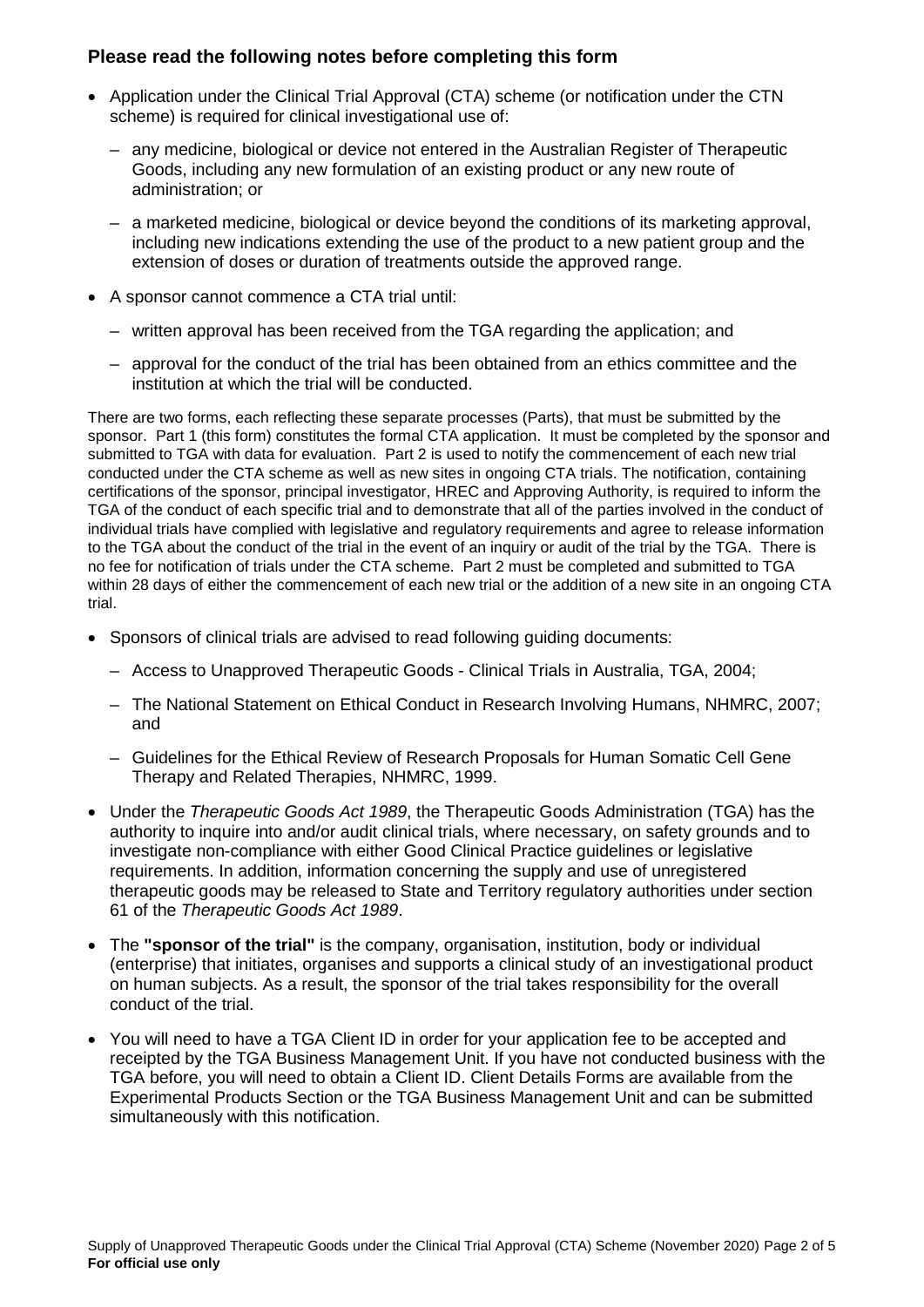### **Section 1. General details**

**1.1 Sponsor of the trial** *Complete this section for all applications. If an individual, provide full name; if a corporation, the registered company name under the Companies Code; or a business name under which you propose to trade for the purposes of the Therapeutic Goods Act 1989. In cases where a trial is sponsored by an individual, that person's name may also be the Enterprise Business Name. Business details can be provided to the TGA via the Client Details Form. If in doubt, contact the Experimental Products Section, DSEB. Maximum of 100 characters.*

Sponsor name (Enterprise Business Name)

Client ID Code (if known)

**1.2 Data details** *For trials of medicines, data should be submitted as four (4) copies of one (1) volume consisting of up to six (6) Parts as outlined in 'Access to Unapproved Therapeutic Goods - Clinical Trials in Australia, October 2004'.*

> *For trials of medical devices, data should be submitted as two (2) copies of one volume consisting of up to seven (7) Parts as outlined in 'Access to Unapproved Therapeutic Goods - Clinical Trials in Australia, October 2004'.*

|                 | Part 1 | Part 2 | Part 3 | Part 4 | Part 5 | Part 6 | Part 7<br>(devices) |
|-----------------|--------|--------|--------|--------|--------|--------|---------------------|
| No. of<br>pages |        |        |        |        |        |        |                     |

| Relevant TGA file |  |  |
|-------------------|--|--|
| number(s) from    |  |  |
| previous          |  |  |
| correspondence    |  |  |

### **1.3 Sponsor declaration**

**For official use only**

I apply to conduct clinical trials using the goods described in this form and declare that the information given is, to the best of my knowledge, current and correct.

I certify that, to the best of my knowledge, this application is accompanied by such information relating to the goods as is required by the Secretary or delegate (ie complies with the requirements set out in Access to Unapproved Therapeutic Goods - Clinical Trials in Australia, TGA 2004).

| Name      |      |  |
|-----------|------|--|
| Signature | Date |  |
| Position  |      |  |

If you are not the sponsor, have you attached a copy of the current 'Instrument of appointment' authorising you to act as a duly appointed agent of the sponsor? Yes  $\Box$  No  $\Box$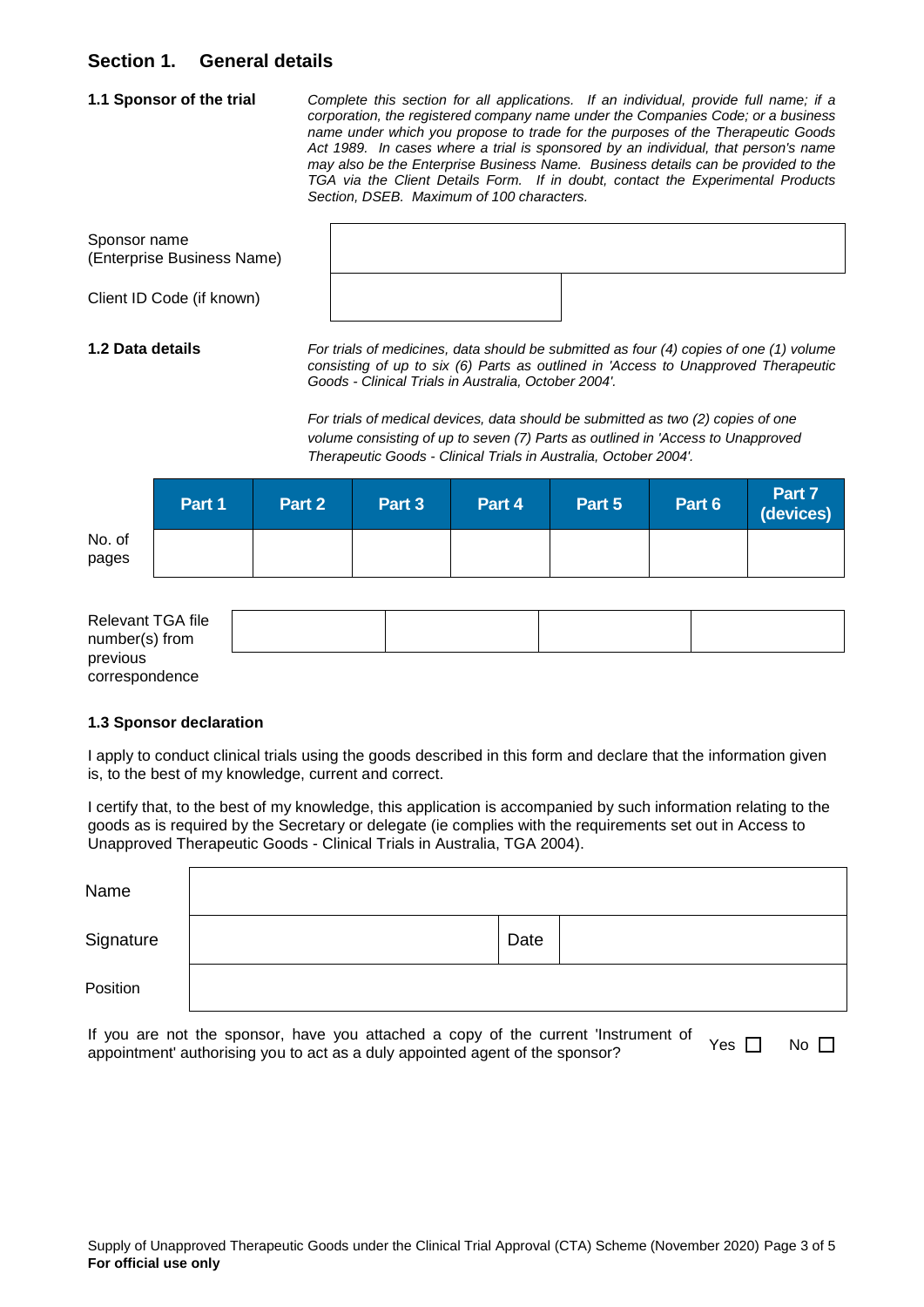### **Section 2. Medicine (active ingredient)/biological details**

Complete for all applications for clinical trials involving medicines or biologicals. Do not use for clinical trials involving the use of devices only. Provide details for test (investigational) medicines/biologicals only. Do not include reference (comparator) medicines - these should be included in the CTA Part 2 form. List the therapeutically active components in formulations to be used. The form has space for three medicines/biologicals. For more than three, attach details of additional products in the same format. For the **Active name**, enter the active ingredient name using where possible, the Australian Approved Name (AAN). A list of such names (the Approved Terminology for Medicines) is available on the TGA Internet site [<https://www.tga.gov.au/>](https://www.tga.gov.au/). If no AAN, BAN or USAN has been assigned, a code name (see below) or chemical name must be given. For the **Code name**, enter code name/s used currently or previously to identify the drug. For the **Dosage form**, enter a primary descriptor for dosage form (eg. tablet, injection) and include a secondary descriptor (e.g. sustained release, microsphere emulsion) where necessary, particularly if a new dosage form is the focus of the CTA.

| 1            | Active name                |                                                                                                                    |                                            |                      |  |
|--------------|----------------------------|--------------------------------------------------------------------------------------------------------------------|--------------------------------------------|----------------------|--|
|              | Trade name                 |                                                                                                                    | Code name                                  |                      |  |
|              | Dosage form                |                                                                                                                    | Strength                                   | Biological<br>origin |  |
|              | Route of<br>administration |                                                                                                                    | Country of<br>manufacture<br>of the active |                      |  |
|              |                            | Identify species if material of animal or bacterial origin<br>was used at any stage in the manufacture/formulation |                                            |                      |  |
| $\mathbf{2}$ | Active name                |                                                                                                                    |                                            |                      |  |
|              | Trade name                 |                                                                                                                    | Code name                                  |                      |  |
|              | Dosage form                |                                                                                                                    | Strength                                   | Biological<br>origin |  |
|              | Route of<br>administration |                                                                                                                    | Country of<br>manufacture<br>of the active |                      |  |
|              |                            | Identify species if material of animal or bacterial origin<br>was used at any stage in the manufacture/formulation |                                            |                      |  |
| 3            | Active name                |                                                                                                                    |                                            |                      |  |
|              | Trade name                 |                                                                                                                    | Code name                                  |                      |  |
|              | Dosage form                |                                                                                                                    | Strength                                   | Biological<br>origin |  |
|              | Route of<br>administration |                                                                                                                    | Country of<br>manufacture<br>of the active |                      |  |
|              |                            | Identify species if material of animal or bacterial origin<br>was used at any stage in the manufacture/formulation |                                            |                      |  |